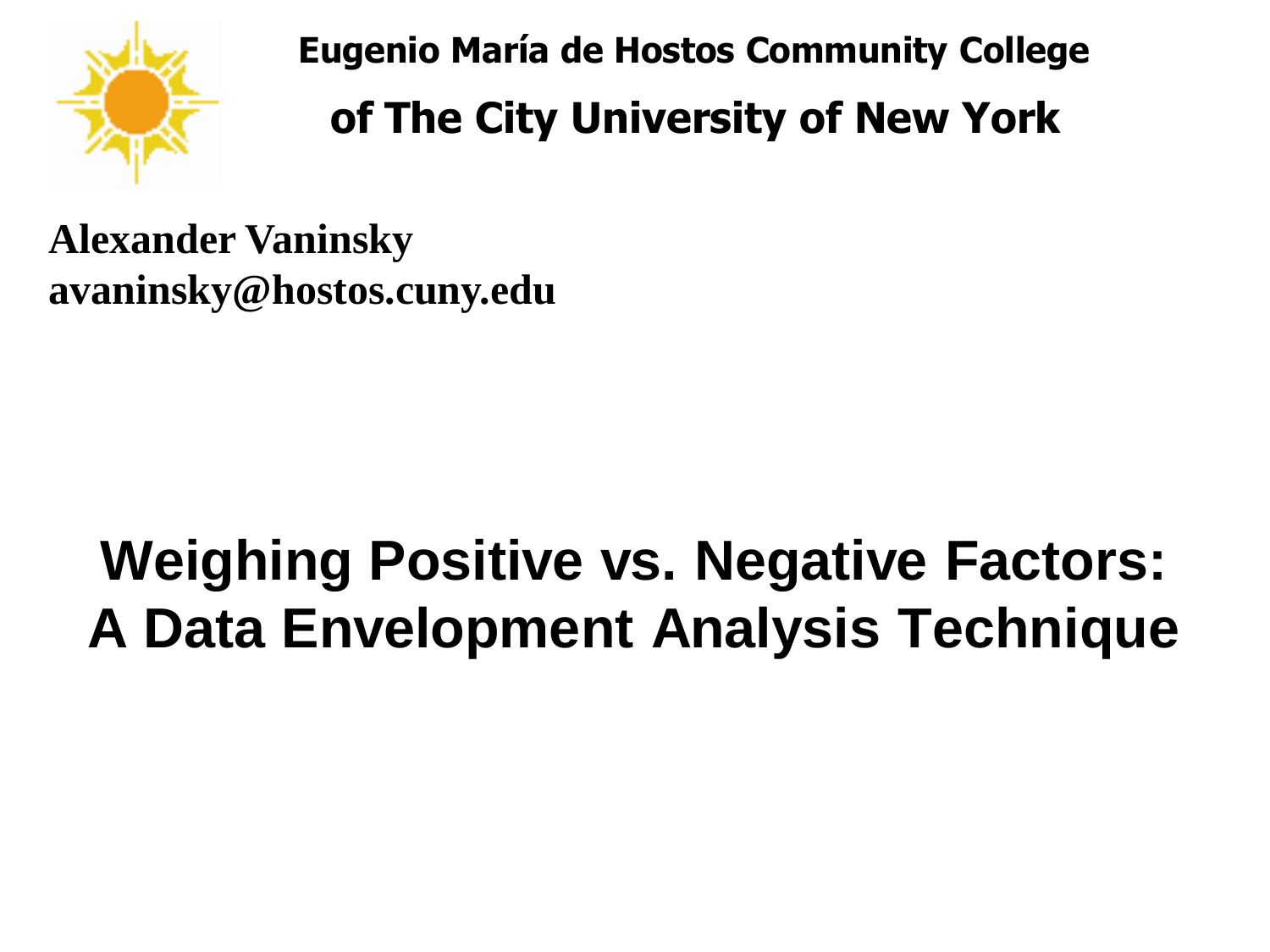# **Decision making**

**When deciding on actions to undertake, we face a problem: Are the outcomes – actual or expected – worth the efforts that should be undertaken?**

**Conventionally, we use subtraction or division to support our decision quantitatively.**

**Examples: Should we start a business? Revenue – Expenses = Profit (Yes if +, No if -)**

**Should we make an investment? Interest / Investment \*100 = Interest Rate (Yes, if greater than S&P + 4%, otherwise, no)**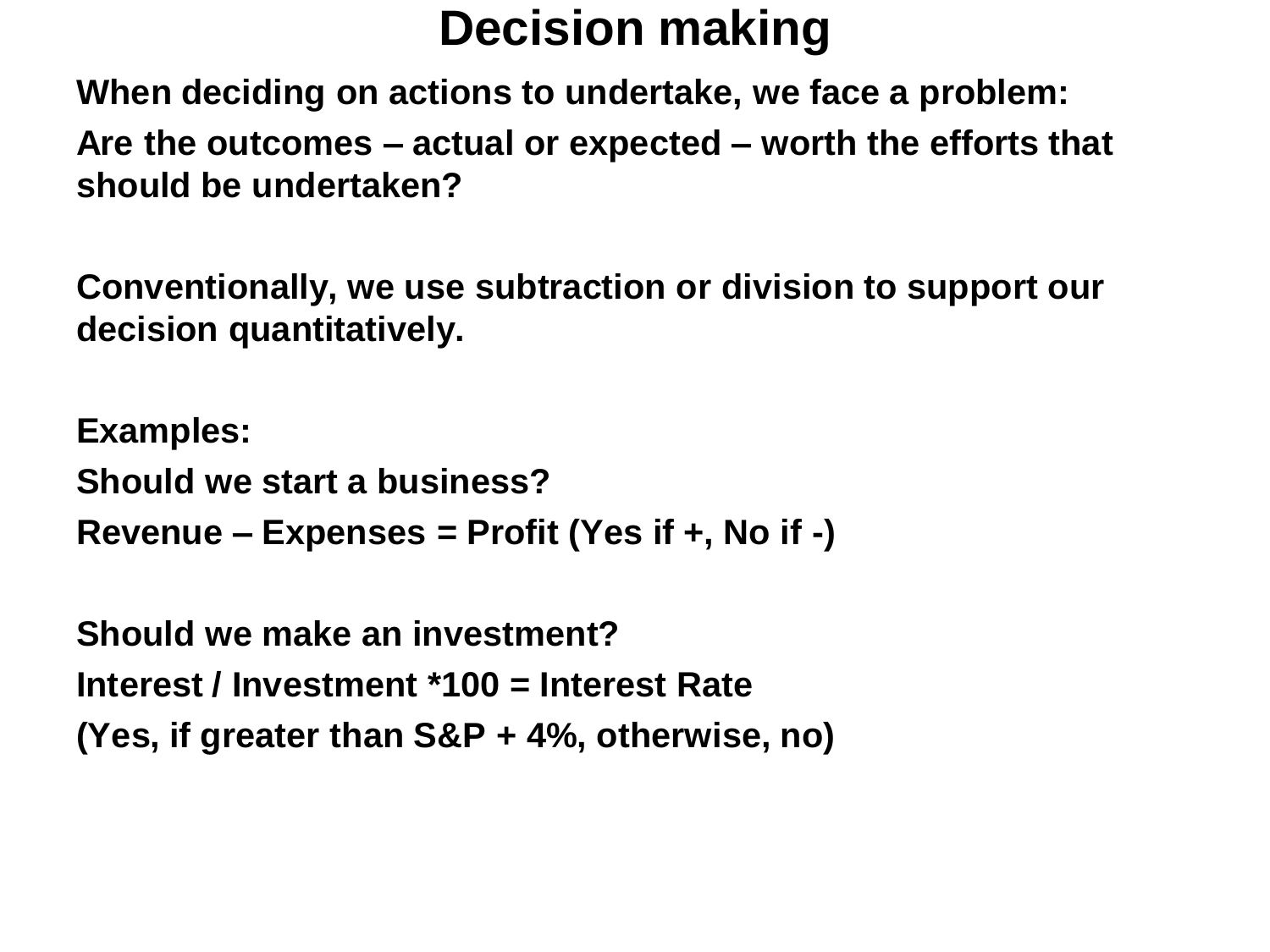## **Case of several factors**

**If several factors come into play, for example, when we need to choose the best player or a team, then the problem becomes more complicated, and cannot be resolved in one step.**

**Operations Research (OR) suggests several ways of solution to such problems. Data Envelopment Analysis (DEA) is one of the most popular techniques, Charnes et al. (1978), Banker et al. (1984), Cooper et al. (2011).**

**DEA uses a ratio of weighted sums of outputs (positive factors) and inputs (negative factors) and finds the weights providing maximum value of the ratio.**

$$
E=\frac{\sum\limits_{i=1}^{r}u_{i}Y_{i}}{\sum\limits_{j=1}^{s}v_{j}X_{j}}
$$

**where** *E* **is an efficiency score ,** *Y<sup>i</sup>* **are outputs,** *X<sup>j</sup>* **– inputs, and** *u<sup>i</sup>* **and** *v<sup>j</sup>* **are weight coefficients that DEA determines.**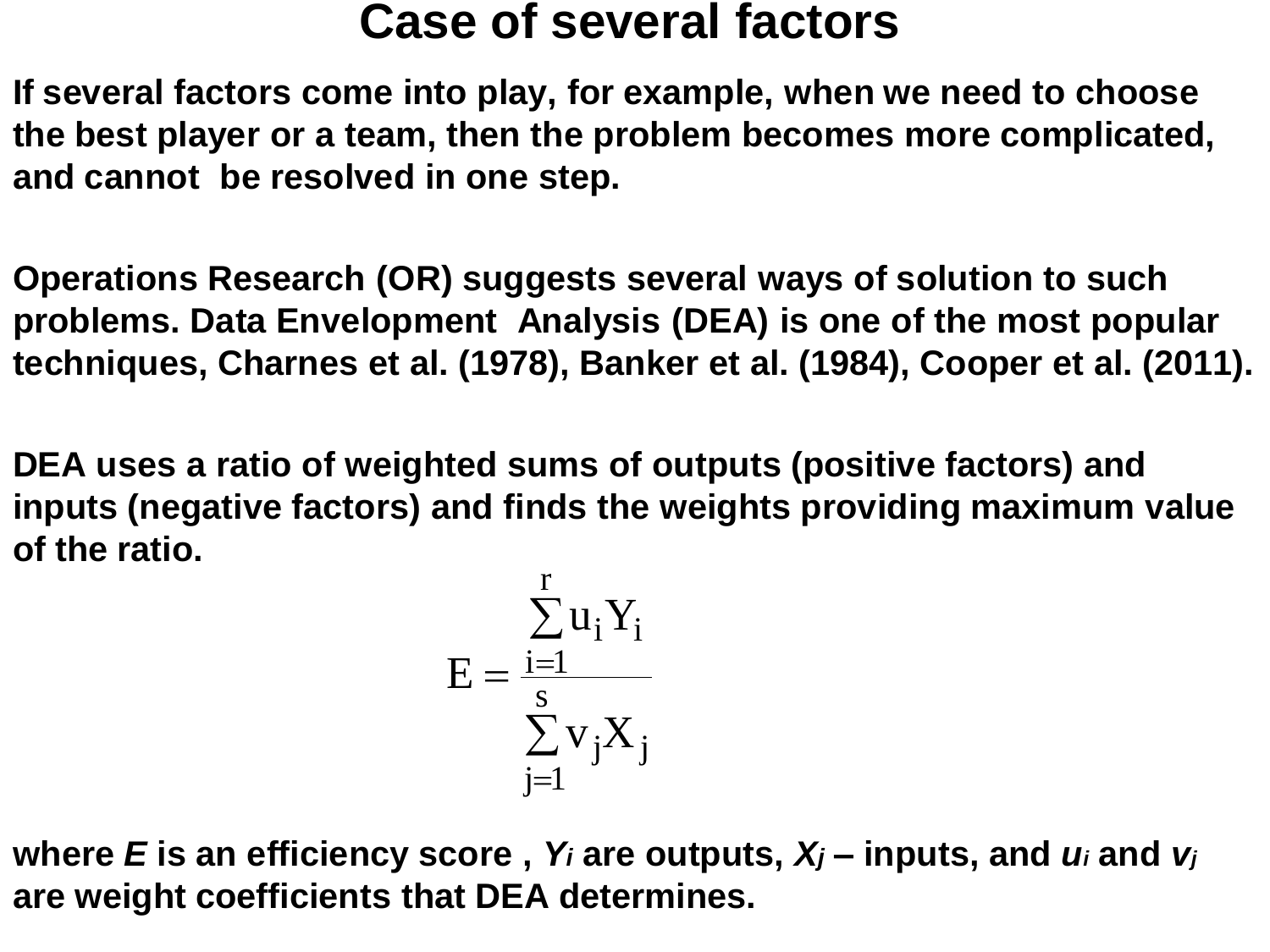## **Educational concern**

**DEA uses Linear Programming (LP) theory and algorithms to determine the coefficients. Typical Quantitative Reasoning students do not study this mathematical tool.**

**Publications Vaninsky (2009, 2011 a,b) suggest a way to avoid LP. They suggest constructing a virtual Perfect Object (PO) that has maximum observed outputs and minimum observed inputs and use it as a benchmark for comparison of the actual objects.**

**The derived formula is:**

*E = (Maximum relative output)/(Minimum relative input),*

*where "relative " means "expressed in terms of Perfect Object"*

**The formula is very simple, and requires merely a scientific calculator.**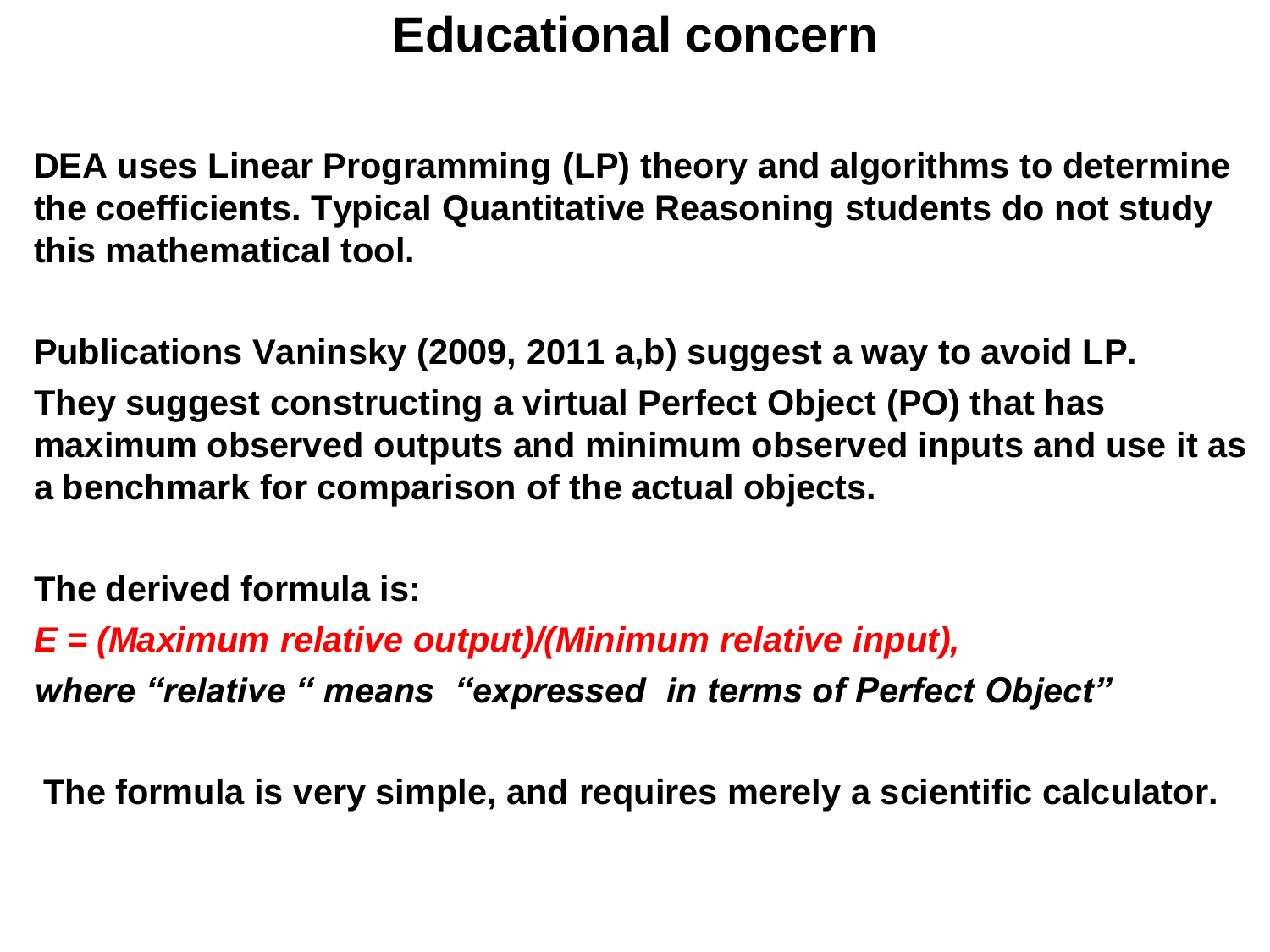### **Example.**

**Finding a team winner of the XXX Olympic Games in London, 2012**

#### **Statistics.**

**A total of 10,961 athletes representing 205 countries participated in the Games. They were awarded with 958 medals: 304 gold, 297 silver, and 357 bronze. The averages are: 4.67 medals per country and 11.442 athletes per medal; only 87 countries won at least one medal.** 

#### **Statistical data is available at the web sites**

**http://www.olympic-2012-london.co.uk/london-olympycs-2012-countriesstatistics.php**

**http://en.wikipedia.org/wiki/List\_of\_countries\_by\_population**

**To find a team winner, we put the number of total and gold medals against a team size and population of a country.**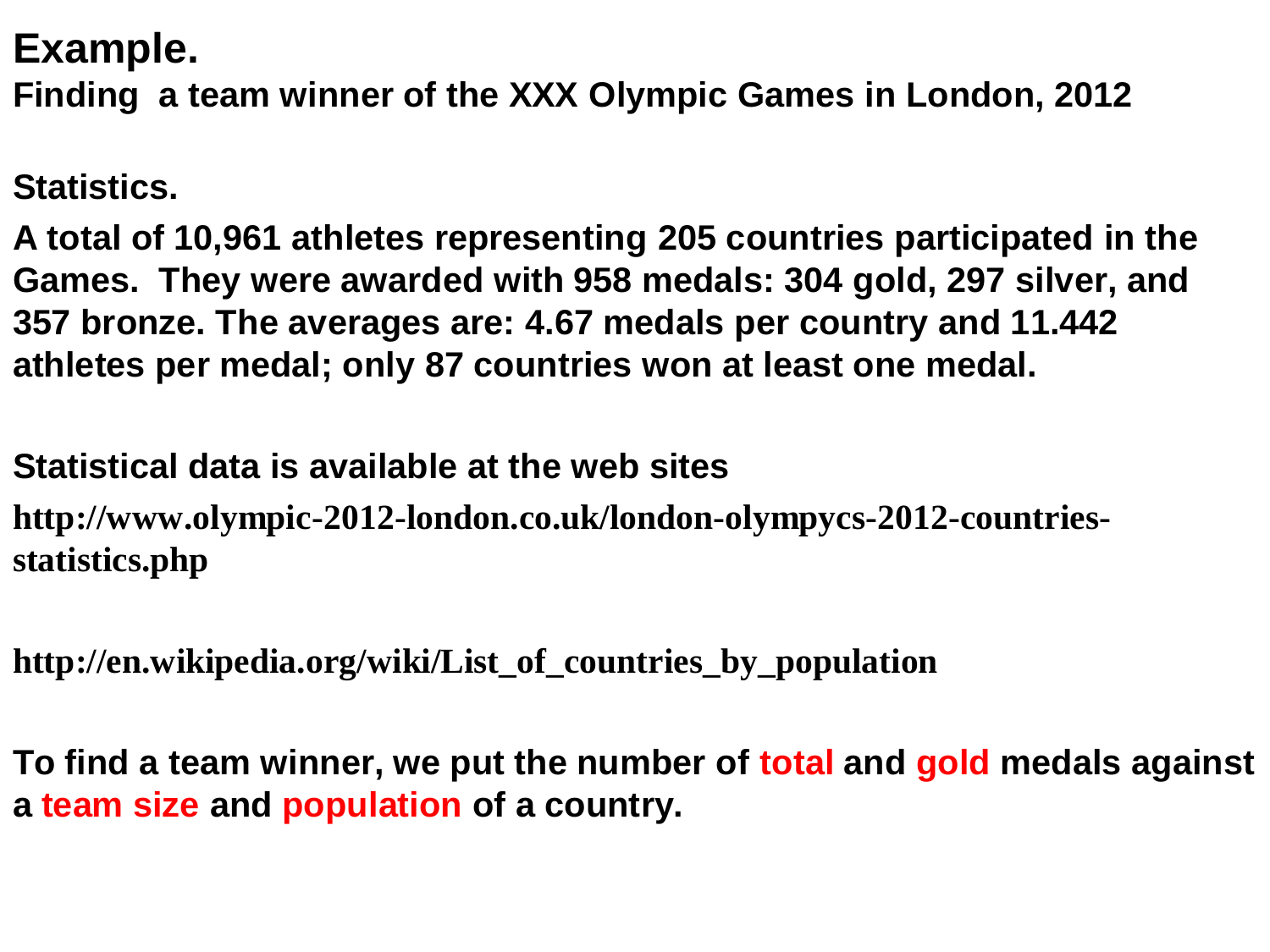## **Example of calculations**

#### **Step 1. Collect information and create a Perfect object**

| Country    | Gold<br>medals<br>Output-1 | Total<br>medals<br>Output-2 | Team<br>size<br>Input-1 | Population,<br>mln<br>Input-2 |
|------------|----------------------------|-----------------------------|-------------------------|-------------------------------|
| (1)        | (2)                        | (3)                         | (4)                     | (5)                           |
| <b>USA</b> | 46                         | 104                         | 539                     | 314.147                       |
| Chi        | 38                         | 87                          | 385                     | 1347.350                      |
| Jam        | 4                          | 12                          | 53                      | 2.706                         |
| Eth        | 3                          | 7                           | 35                      | 84.321                        |
| <b>PO</b>  | 46                         | 104                         | 35                      | 2.706                         |

**Step 2. Find relative outputs and inputs, take max output and min input, and calculate the efficiency score as their ratio**

| Country    | Relative<br>Output-1 | Relative<br>Output-2 | <b>Max</b><br>Relative<br>Output | Relative<br>Input-1 | Relative<br>$ $ Input-2 | Min<br>Relative<br><b>Input</b> | <b>Efficiency Rank</b> |                |
|------------|----------------------|----------------------|----------------------------------|---------------------|-------------------------|---------------------------------|------------------------|----------------|
| (1)        | (2)                  | (3)                  | (4)                              | (5)                 | (6)                     | (7)                             | (8)                    | (9)            |
| <b>USA</b> | 1.000                | 1.000                | 1.000                            | 15.400              | 116.093                 | <i><b>15.400</b></i>            | 0.065                  | 4              |
| Chi        | 0.826                | 0.837                | 0.837                            | 11.000              | 497.912                 | 11.000                          | 0.076                  | $\overline{2}$ |
| Jam        | 0.087                | 0.115                | 0.115                            | 1.514               | 1.000                   | 1.000                           | 0.115                  | 1              |
| Eth        | 0.065                | 0.067                | 0.067                            | 1.000               | 31.161                  | 1.000                           | 0.067                  | 3              |

#### **Calculations for the USA**:

Relative outputs 46/46=1.000; 104/104=1.000; *max*(1.000, 1.000) = 1.000 Relative inputs 539/35 = 15.400; 314.147/2.706 = 116.093; *min* (116.093, 15.400) = 15.400 Efficiency =  $1.000/15.400 = 0.065$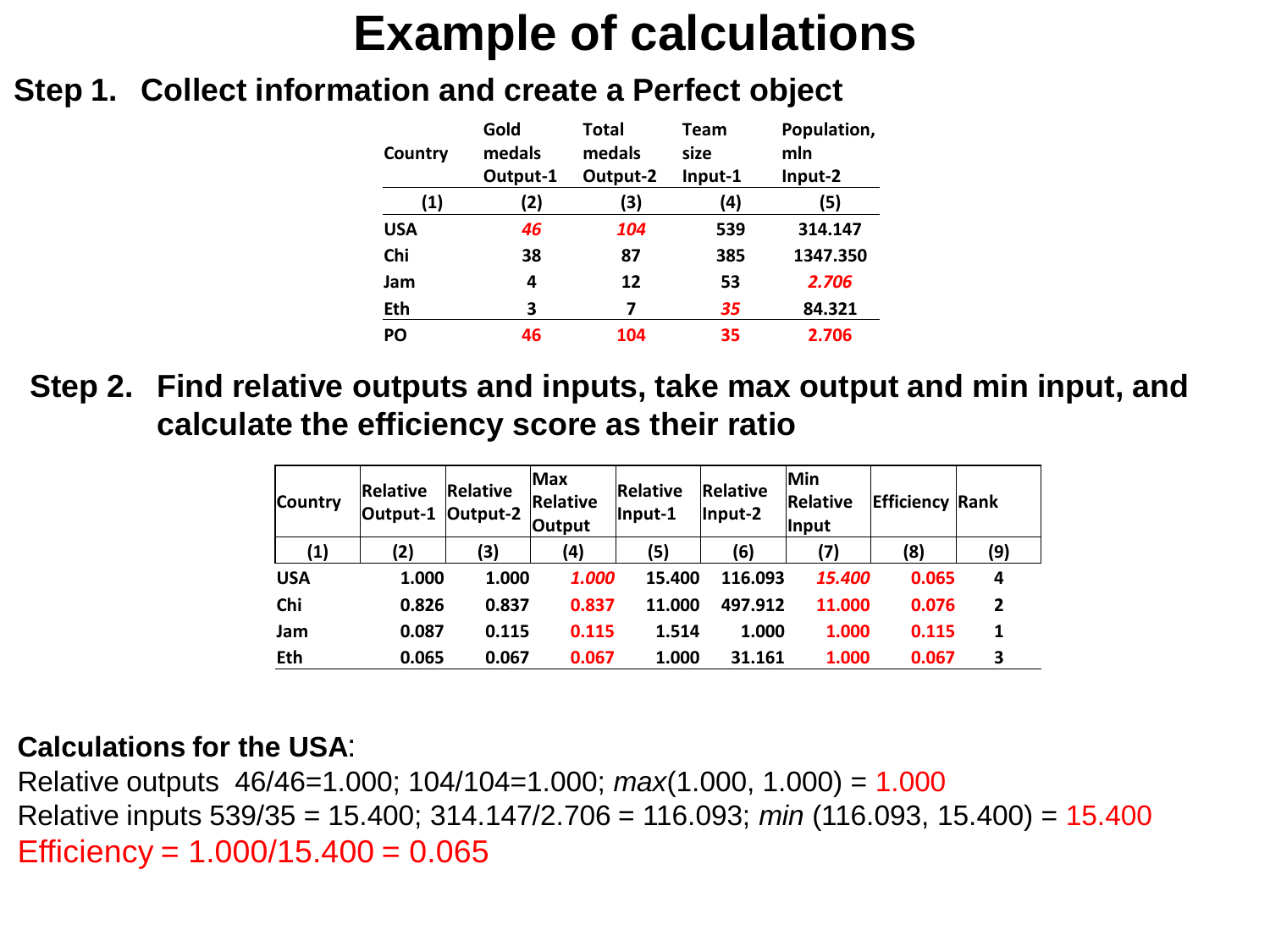## **Actual data**

**We restricted our considerations to the countries that won at least 4 total and 2 gold medals. The following efficiencies and ranks were obtained for the 10 best teams:** 

| <b>Country</b>  | <b>Efficiency</b> | <b>Efficiency</b><br>rank |  |
|-----------------|-------------------|---------------------------|--|
| (1)             | (2)               | (3)                       |  |
| Jamaica         | 0.1154            | 1                         |  |
| Iran            | 0.0808            | $\mathcal{P}$             |  |
| <b>New</b>      |                   |                           |  |
| <b>Zealand</b>  | 0.0763            | 3                         |  |
| China           | 0.0760            | 4                         |  |
| Kenya           | 0.0740            | 5                         |  |
| <b>Ethiopia</b> | 0.0673            | 6                         |  |
| <b>USA</b>      | 0.0649            | 7                         |  |
| <b>Russia</b>   | 0.0626            | 8                         |  |
| Romania         | 0.0571            | 9                         |  |
| Hungary         | 0.0472            | 10                        |  |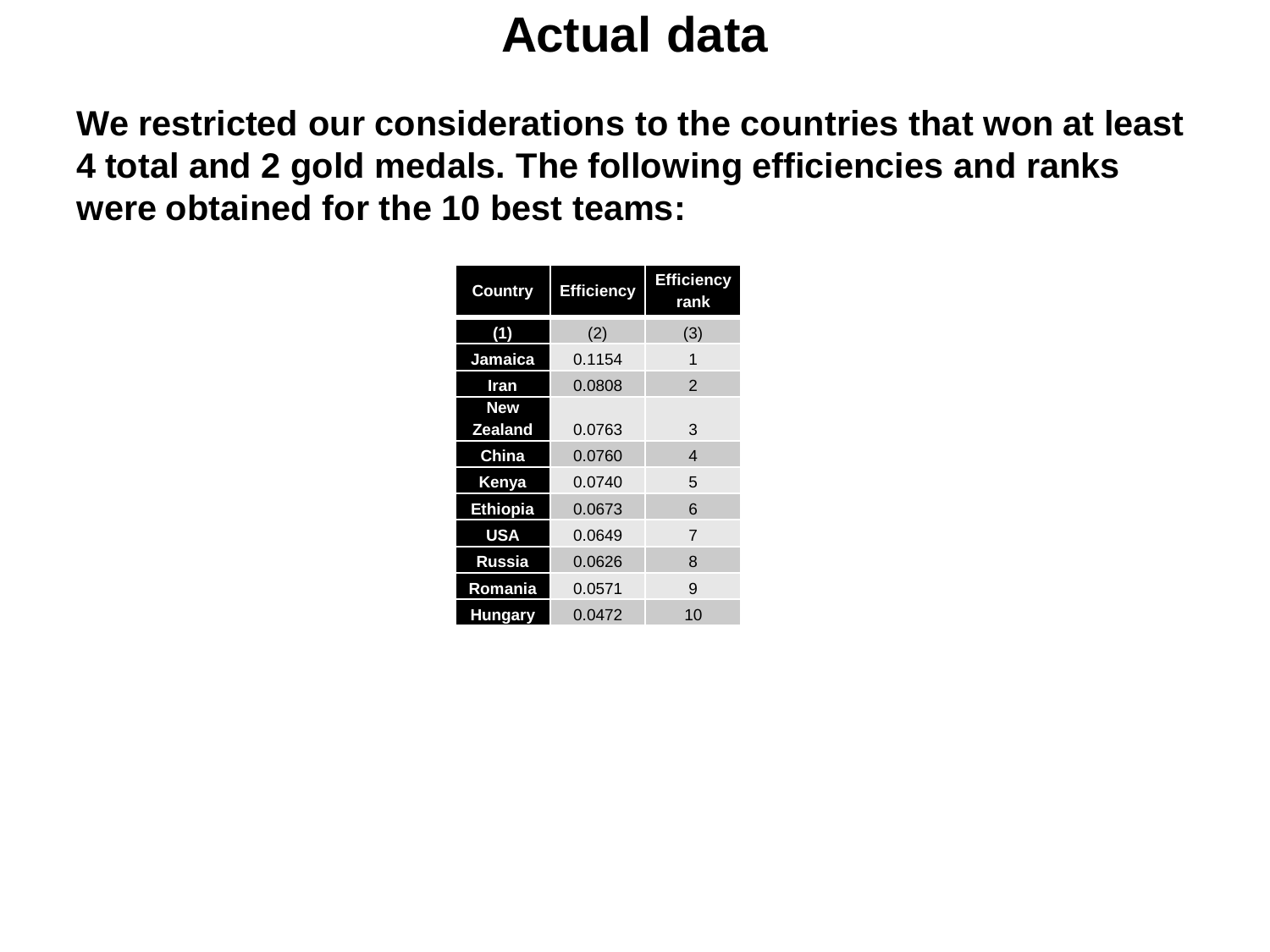## **Discussion**

• **The Jamaican team was very successful in track and field, and won 12 Olympic medals with 4 gold. Jamaican sprinters became Olympic stars. The team won an Olympic medal per 4.41 team members, while the average number is one medal per 11.4 team members. The ratio of population (2.706 million) to the team size is just 51.1, while it is 433.5 for the sample.** 

• **Iran is very close to Jamaica by medals and team size: 4 gold, 12 total, 50 people team, but its population much greater: 75.15 million.** 

• **As Iran and Jamaica are quite different countries, one can speculate that a team of 50 - 53 is optimum for the countries with limited Olympic budget.** 

• **Efficiencies of China (385-member team, ranked 4th), United States (539, 7th), Russia (441, 8th), and Great Britain (558, 17th) are much lower. These countries experienced diminishing returns to scale. This notion deserves a special discussion in more general settings.**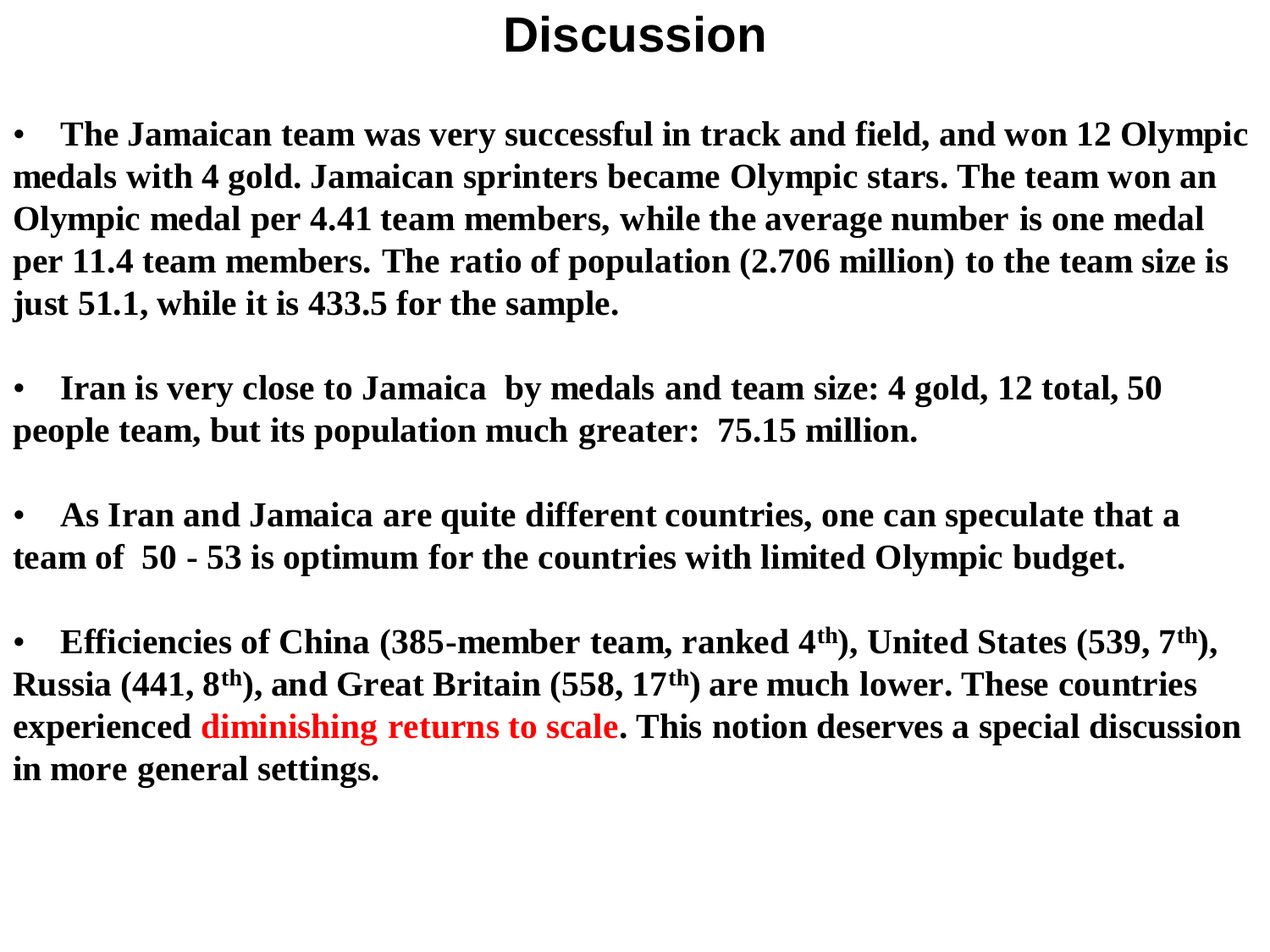## **Possible applications of the suggested approach**

- **Environmental efficiency with gross domestic product (GDP) and population as outputs and energy consumption and CO2 emissions as inputs;**
- **Firm evaluation with profits and sales as outputs and equity and debt as inputs;**
- **Colleges comparison with number of students and graduation rate as outputs, and number of faculty, staff, and operational expenses as inputs;**
- **Car evaluation with miles per gallon and safety score as outputs, and price and maintenance expenses as inputs.**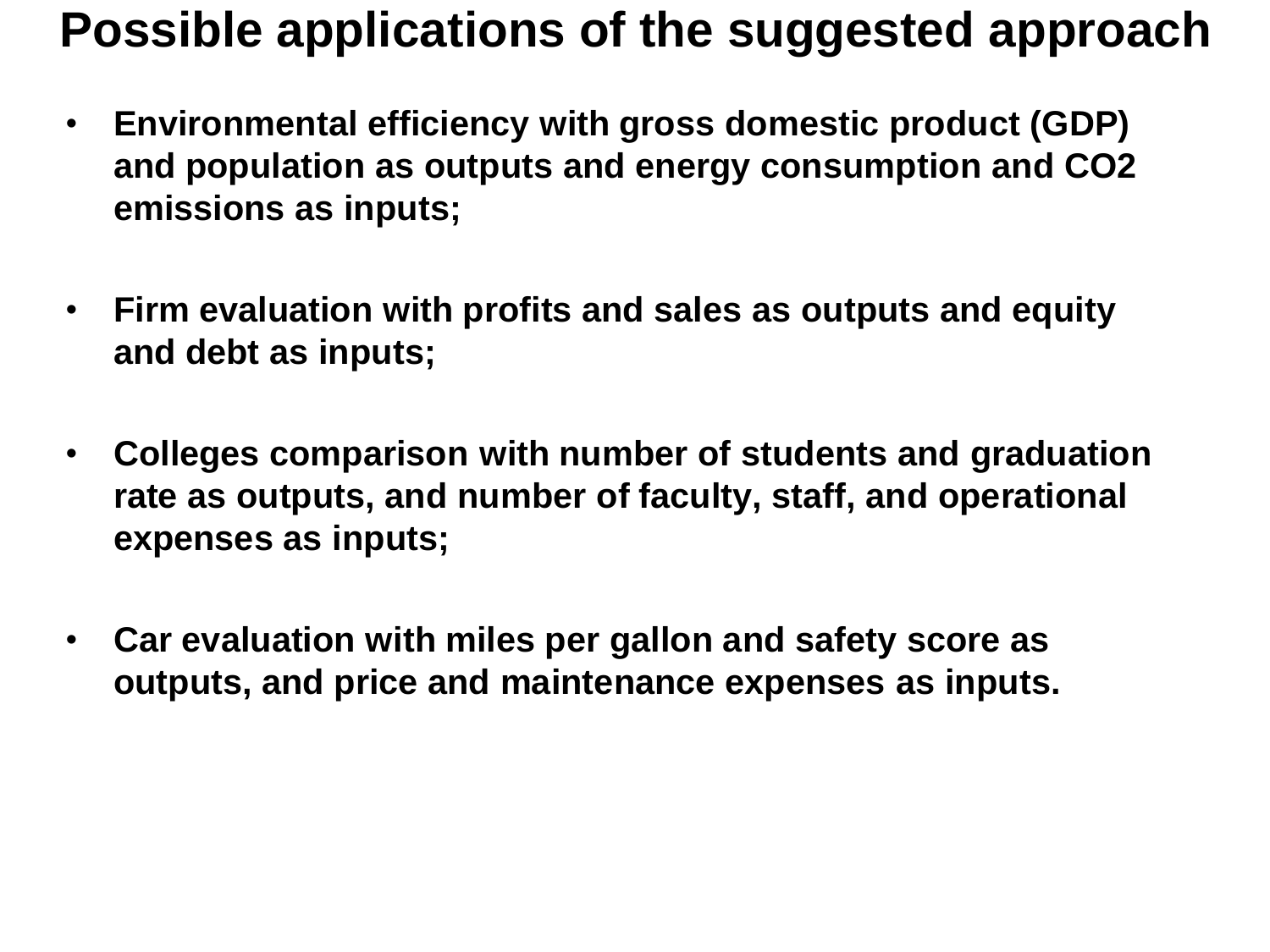## **Educational features of DEA PO**

**When studying DEA, students learn to separate positive factors (outputs) from negative factors (inputs) and to weigh them against each other.** 

**DEA PO processes objects independently, one at a time. This allows for the subdivision of the task among the students working independently and combining their results for analysis and discussion after the work has been done.** 

**Simplicity of calculations allow using DEA PO practically at any level of education with the stress on decision making.**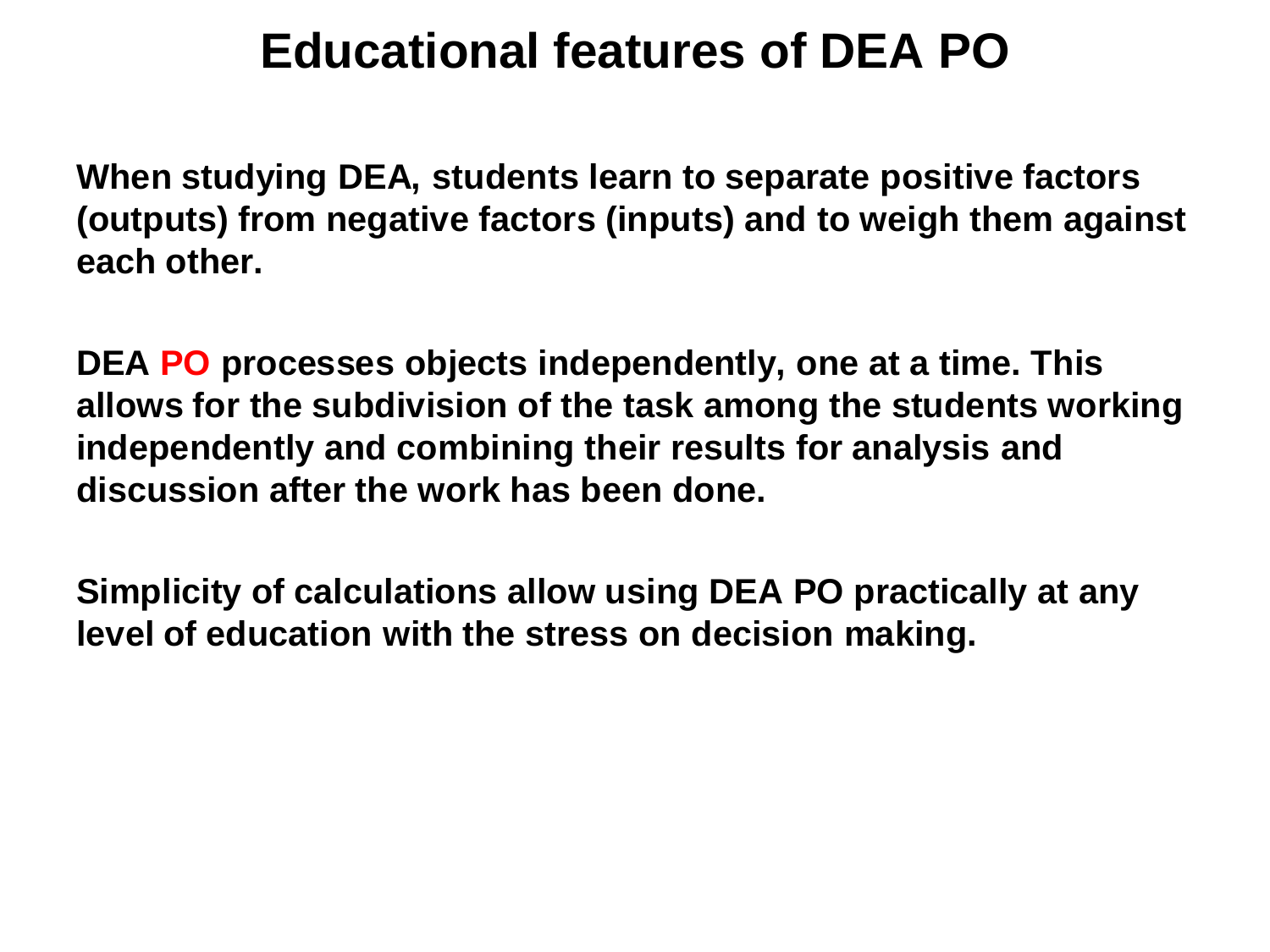## **Selected References**

- Banker, R., Charnes, A. and W. Cooper. (1984). Some models for estimating technical and scale efficiency in Data Envelopment Analysis. *Management Science*, 30:9,1078–1092.
- Charnes, A., Cooper, W. and E. Rhodes. (1978) Measuring the efficiency of decision-making units. *European Journal of Operational Research*, 2, 429–444.
- Cooper W. W., Seiford L. M., Zhu, J., (Eds.), 2011. Handbook on Data Envelopment Analysis (International Series in Operations Research & Management Science), second ed. Springer, New York.
- http://www.olympic-2012-london.co.uk/london-olympycs-2012-countries-statistics.php
- http://en.wikipedia.org/wiki/List\_of\_countries\_by\_population
- Vaninsky, A.(2009) Environmental Performance of the United States Energy Sector: A DEA Model with Non-Discretionary Factors and Perfect Object. *Proceedings of the World Academy of Science, Engineering and Technology (WASET)*, 54, 139 – 144. Available at http://www.waset.org/journals/waset/v54/v54-26.pdf
- Vaninsky, A.(2011a) Explicit Formulas for Efficiency Scores and Weight Coefficients in DEA Problems with a Perfect Object. *International Journal of Mathematical Modeling, Simulation and Applications*. 4(3), 217 - 233.
- Vaninsky, A.(2011b) DEA with a Perfect Object: Analytical Solutions. *Communications in Mathematics and Applications*.  $2(1)$ ,  $1 - 13$ .